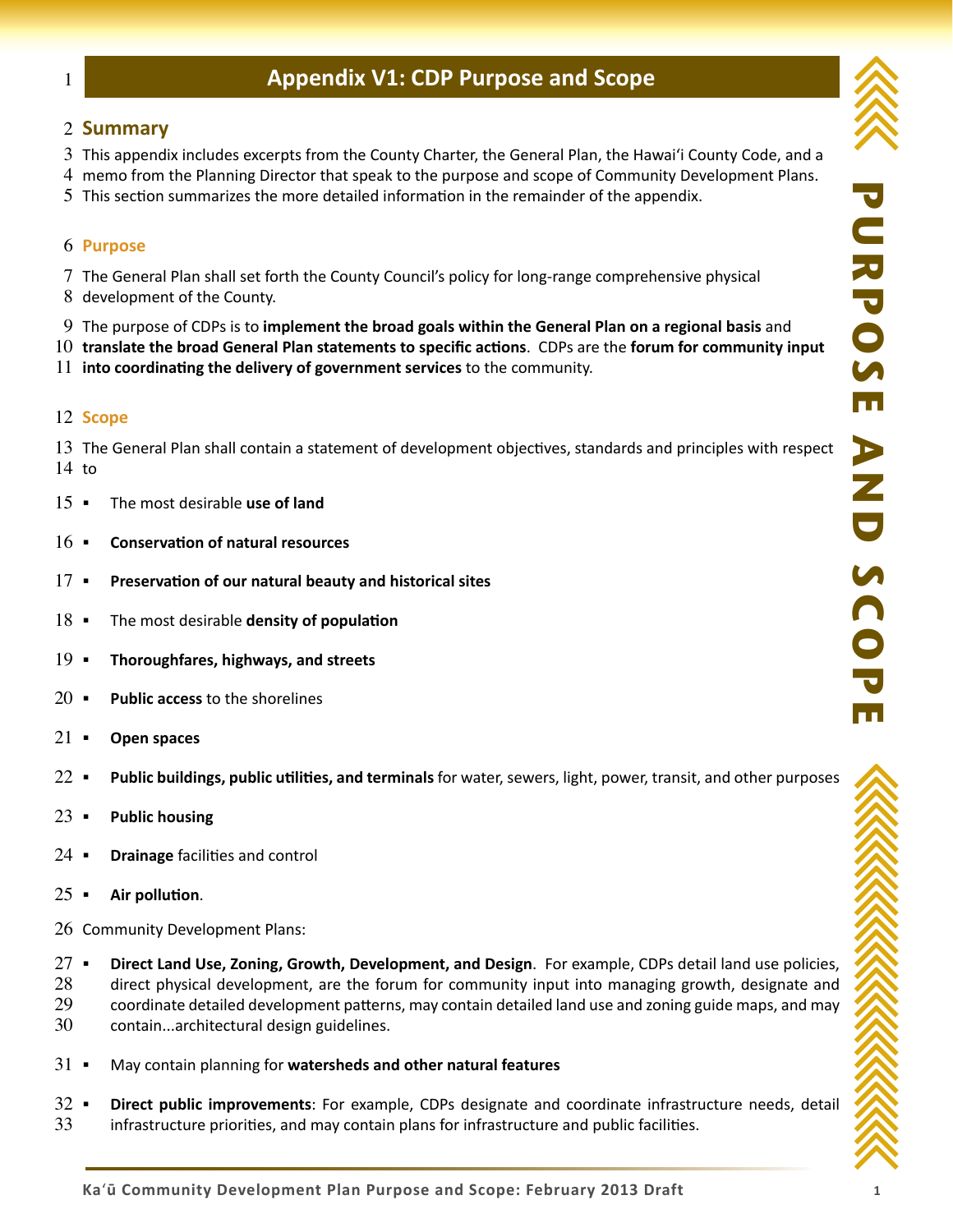- **Detail transportation policies** and may contain plans for roadways. 1
- May contain plans for **drainage**  $2 -$
- **Detail recreation policies** and may contain plans for parks.  $3 -$
- May contain **plans for any other matters** relating to the planning area.  $4 -$

#### **Actions** 5

- $6$  Community Development Plans shall identify appropriate governmental actions that include:
- **Regulatory actions**: The Community Development Plans shall recommend amendments as appropriate to the codes, maps, or administration and enforcement. 7 8

#### **Incentive measures** 9.

- **Acquisition actions**: The Community Development Plans shall identify acquisition priorities, as appropriate, and  $10 -$
- seek means to leverage financing by working creatively with the landowner, other levels of government, land trusts, and/or nonprofit groups. 11 12
- **Capital budgeting actions**: The Community Development Plans shall identify and prioritize public facility projects  $13 -$
- important to the community. The capital improvements program shall take into consideration the recommendations 14
- in the Community Development Plans. 15
- **Programs**: Community Development Plans shall identify desired programs and the community's role in planning and implementing the programs.  $16$   $\blacksquare$ 17
- **Development/Redevelopment**: Community Development Plans shall identify desired projects for public development or redevelopment.  $18 -$ 19

# 20 **County Charter**

#### **Section 3-15. GeneralPlan.** 21

- The county council shall adopt by ordinance a general plan which **shall set forth the council's policy for long-range**  22
- **comprehensive physical development of the county**. It shall contain a statement of development objectives, 23

 $24$  standards and principles with respect to

- the most desirable **use of land** within the county for residential, recreational, agricultural, commercial, industrial  $25 -$
- and other purposes which shall be consistent with proper **conservation of natural resources** and the **preservation**  26
- **of our natural beauty and historical sites**; 27
- the most desirable **density of population in the several parts of the county**;  $28 -$
- a system of principal **thoroughfares, highways, streets, public access to the shorelines**, and other **open spaces**;  $29 -$
- the general locations, relocations and improvement of **public buildings**, the general location and extent of **public**   $30 -$
- **utilities and terminals**, whether publicly or privately owned, for water, sewers, light, power, transit, and other purposes; 31 32
- the extent and location of **public housing** projects;  $33 -$
- adequate **drainage** facilities and control;  $34 -$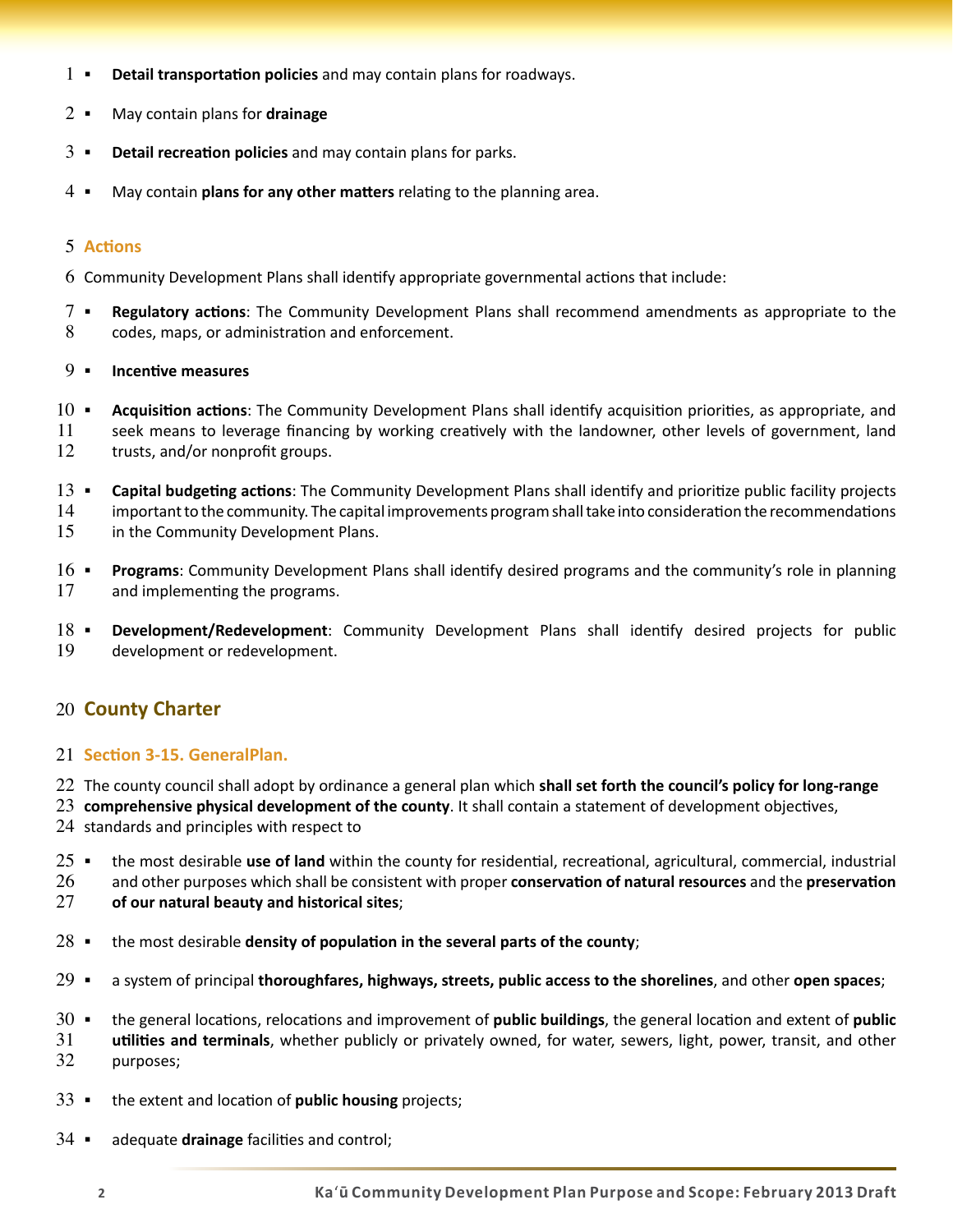- **air pollution**; and  $1 -$
- such other matter as may, in the council's judgment, be beneficial to the social, economic, and governmental  $2 -$
- conditions and trends and shall be designed to assure the coordinated development of the county and to promote the general welfare and prosperity of its people. 3 4

5 a) The council shall enact zoning, subdivision, and such other ordinances which shall contain the necessary  $6$  provisions to carry out the purpose of the general plan.

b) No public improvement or project, or subdivision or zoning ordinance, shall be initiated or adopted unless 7  $8$  the same conforms to and implements the general plan.

## **Section 6-7.2. PlanningDirector.** 9

- $10$  b) The director shall be the chief planning officer of the county and the administrative head of the
- 11 department and shall:...2) Prepare a general plan, **implementation plans** and any amendments thereto in
- 12 Accordance with Section 3-15.

# **General Plan** 13

### **Section 14.1.1: Land Use: Overview: Introduction and Analysis** 14

- 15 The land use element sets forth goals, policies, and standards to guide the location and density, and building
- 16 intensities of land uses in particular areas. Regional and/or Community Development Plans are intended
- **to implement the broad goals within the General Plan on a regional basis**. They serve to **designate and**  17
- **coordinate detailed development patterns and infrastructure needs** throughout the County. The Plans 18
- **detail land use policies and infrastructure priorities, transportation, recreation and other major land**  19
- **use policies** within each area, and must be developed with participation by the affected communities and 20
- $21$  adopted by ordinance by the County Council.

# **Section 15.1: Plan Implementation: Community Development Plans** 22

- The Community Development Plans are intended to be **the forum for community input into managing**  23
- **growth and coordinating the delivery of government services to the community**. The Community 24
- Development Plans will **translate the broad General Plan statements to specific actions** as they apply to 25
- $26$  specific geographical areas.
- A Community Development Plan should **direct physical development and public improvements** within a 27
- 28 specific area. The Community development Plan may contain detailed land use and zoning guide maps,
- **plans for roadways, drainage, parks, and other infrastructure and public facilities, architectural design**  29
- **guidelines, planning for watersheds and other natural features, and any other matters relating to the**  30
- **planning area**…. 31
- The Community Development Plans shall **focus on action**. The courses of action specified in each element of 32
- the General Plan need greater detail and need to be coordinated by district. **The Community Development**  33
- **Plans shall identify appropriate governmental actions that include**: 34
- **Regulatory actions**. Regulations rely on government's police power to control what people can and cannot  $35 -$
- do in the interest of the public's health, safety, or welfare. The County administers and enforces various 36
- regulations to control land use. These regulations include the zoning code, subdivision code, flood control 37
- code, grading code, sign code, and building code. The County also administers requirements imposed by 38
- the Federal and State governments, such as the Coastal Zone Management Act and the State Land Use 39
- Law. **The Community Development Plans shall recommend amendments as appropriate to the codes,**  40
- **maps, or administration and enforcement**. 41
- **Incentive measures**. Where regulatory controls are the government's "sticks", incentives are the "carrots" to  $42 -$

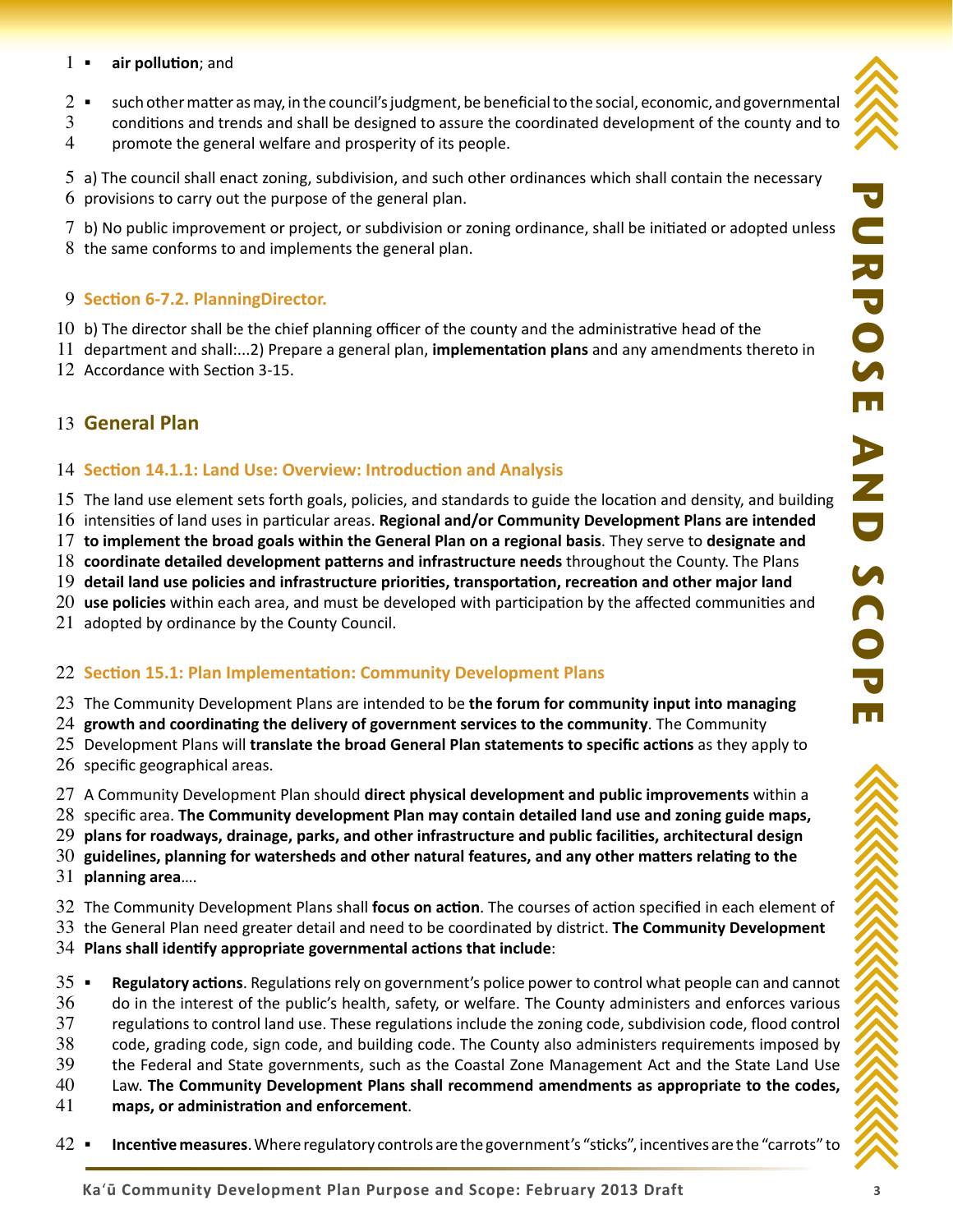- encourage certain actions. Too often, regulation is the solution. Regulation can be restrictive, reactive, and divisive. 1
- Incentive measures, on the other hand, can invite creative "win-win" solutions. Examples of incentive measures 2
- include property tax exemptions such as for agricultural or native forest dedications, expedited permit processing, 3
- density bonuses, and discounted facility fees. Community Development Plans shall consider appropriate incentive 4
- measures to achieve various objectives, as applicable. 5
- **Acquisition actions**. Where significant resources are located on private property, it may be more appropriate for government to purchase the development rights or fee simple title rather than to severely regulate the owner's use of the property. Obviously, purchasing in reaction to development proposals is expensive. **The Community Development Plans shall identify acquisition priorities, as appropriate, and seek means to leverage financing by**  6 7 8 9
- **working creatively with the landowner, other levels of government, land trusts, and/or nonprofit groups**. 10
- **Capital budgeting actions**. The County annually prepares a capital improvements budget where public facility projects (new construction or major repairs) are identified. The budget is accompanied by a six-year capital improvements program (CIP). The CIP process is explained in more detail below. **The Community Development Plans shall identify and prioritize public facility projects important to the community. The CIP shall take into consideration the recommendations in the Community Development Plans**, recognizing that the CIP must reconcile competing interests for a limited amount of funds.  $11 -$ 12 13 14 15 16
- **Programs**. Certain community needs do not necessarily require land or a new facility, but rather a focused commitment of time and money towards achieving specific objectives. These operational projects are referred to as programs. Examples include an after-school youth program, neighborhood watch program, or mediation training program. Too often, resources are diverted to studies that could be more effectively used for pilot programs that actually try to achieve results and provide lessons through action. **Community Development Plans shall identify**   $17 -$ 18 19 20 21
- **desired programs and the community's role in planning and implementing the programs**. 22
- **Development/Redevelopment**. In very special situations, it may be appropriate for government to take the lead and act as developer either singly or as a public/private partnership. These situations arise when the private market fails to address certain needs, such as very low income housing, or when the situation is quite large-scale, complex, and especially requires government's power of eminent domain to assemble land for redevelopment. **Community Development Plans shall identify desired projects for public development or redevelopment**, and shall coordinate input from appropriate agencies such as the Office of Housing and Community Development or the U.S. Department of Housing and Urban Development.  $23 -$ 24 25 26 27 28 29

# **Planning Director's Memo Dated May 1, 2008 to the CDP Steering Committees Regarding**  30 **the CDP Legal Effect: Excerpts** 31

32  $\degree$ A plan, like a CDP, is a guide to future actions. A plan exists to create a long-range framework and direction for

33 specific decisions. It is not self-implementing, and it is not the action itself. A CDP, for example, may direct that 34 rezoning in the CDP area follow certain criteria, but it does not in itself rezone land....

"The CDP's and the General Plan are not directly regulatory in this sense: **you will not be able to cite a member**  35

**of the general public for violating some provision of CDP**. **Their regulatory effect is that they guide, and in some**  36 **cases mandate, how other regulatory programs are handled**. 37

38 "In this letter, whenever it says that a provision in the CDP is "legally binding", or "mandatory", it means that a court 39 could enforce the CDP to overturn a decision that had been made by the county council, planning commission, or 40 other county decision-making body, based on language in the CDP. Or, that because of language in the CDP, a court  $41$  could order the county to take certain actions. In practical terms, this is the real meaning of the CDP being legally binding or mandatory. As discussed below, because the CDP is enacted as a law of the county, **the county council,**  42 **mayor, and other county officials like the department heads are supposed to implement the CDP in good faith**, but 43

44 in many instances, reasonable people may differ on how to implement the CDP in a particular situation, and a court's

 $45$  role in overturning decisions made by the legislative and executive branches of government, within their spheres of

 $46$  authority, is limited....